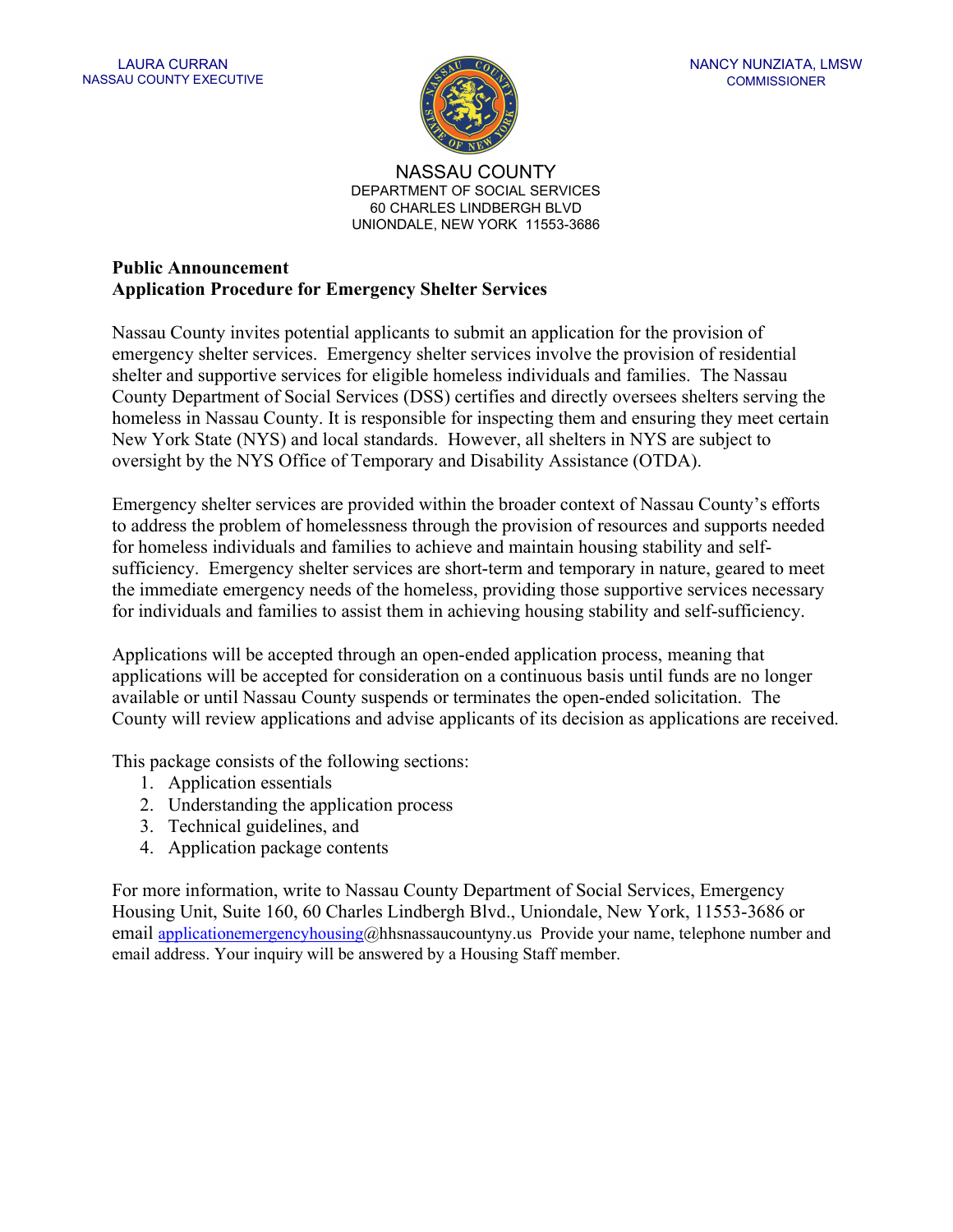# 1. Application essentials

Preparing an application is a resource and time intensive process. BEFORE submitting an application, review the basic elements below to assess your preparedness and capability to successfully provide emergency shelter services. If you determine you are not prepared to submit an application, contact the Nassau County Department of Social Services directly. Refer to the technical guidelines to assist you in completing your review.

Site location: The proposed site must be located within Nassau County.

Site control: Do you own, lease, or have other legal rights to occupy the proposed property? Can the proposed property be lawfully occupied as a shelter, in accordance with all NYS and local laws and codes? If you lease the property, is the lease a minimum of 12-months in duration and does the property owner agree in writing to its use for emergency shelter? Do you comply, or do you have the capacity to come into compliance, with this element?

Population to be served: Have you considered which homeless population(s) you propose to serve (i.e., single adults, families with children, large families, individuals with medical and/or behavioral health needs)? Do you understand how the population served impacts upon facility design and supportive services delivery? Do you comply, or do you have the capacity to come into compliance, with this element?

Startup costs: Do you currently have sufficient resources to fund the acquisition of necessary staffing, furniture, bedding, supplies, and equipment (i.e., fire alarms, fire extinguishers-) and needed physical renovations? Do you comply, or do you have the capacity to come into compliance, with this element?

Facility design and capacity: Review the technical guidelines to evaluate whether your proposed facility meets all the design requirements. Based upon the population served and required square footage per resident, what is the estimated capacity? Do you comply, or do you have the capacity to come into compliance, with this element?

Budget (expense and revenue): Have you prepared an estimated monthly expense budget for the proposed facility? The monthly expense budget should include all facility expenses (i.e., staff wages, lease payments, utilities, insurance, property taxes, mortgage, supplies, food, transportation of residents). Note: Providers are required to comply with the requirements of Nassau County's Living Wage Law. Have you estimated the monthly revenue generated based upon the proposed capacity and per diem rates? Based upon your estimates, does it appear that revenues exceed expenses? Do you comply, or do you have the capacity to come into compliance, with this element?

Staffing: As part of the proposal you must submit a staffing plan for shelter operations and administration, listing the number and job titles of staff assigned to the shelter, working hours, shifts, etc. Please note that there must be staff coverage in all shelters for 24 hours a day, 7 days a week. Do you comply, or do you have the capacity to come into compliance, with this element?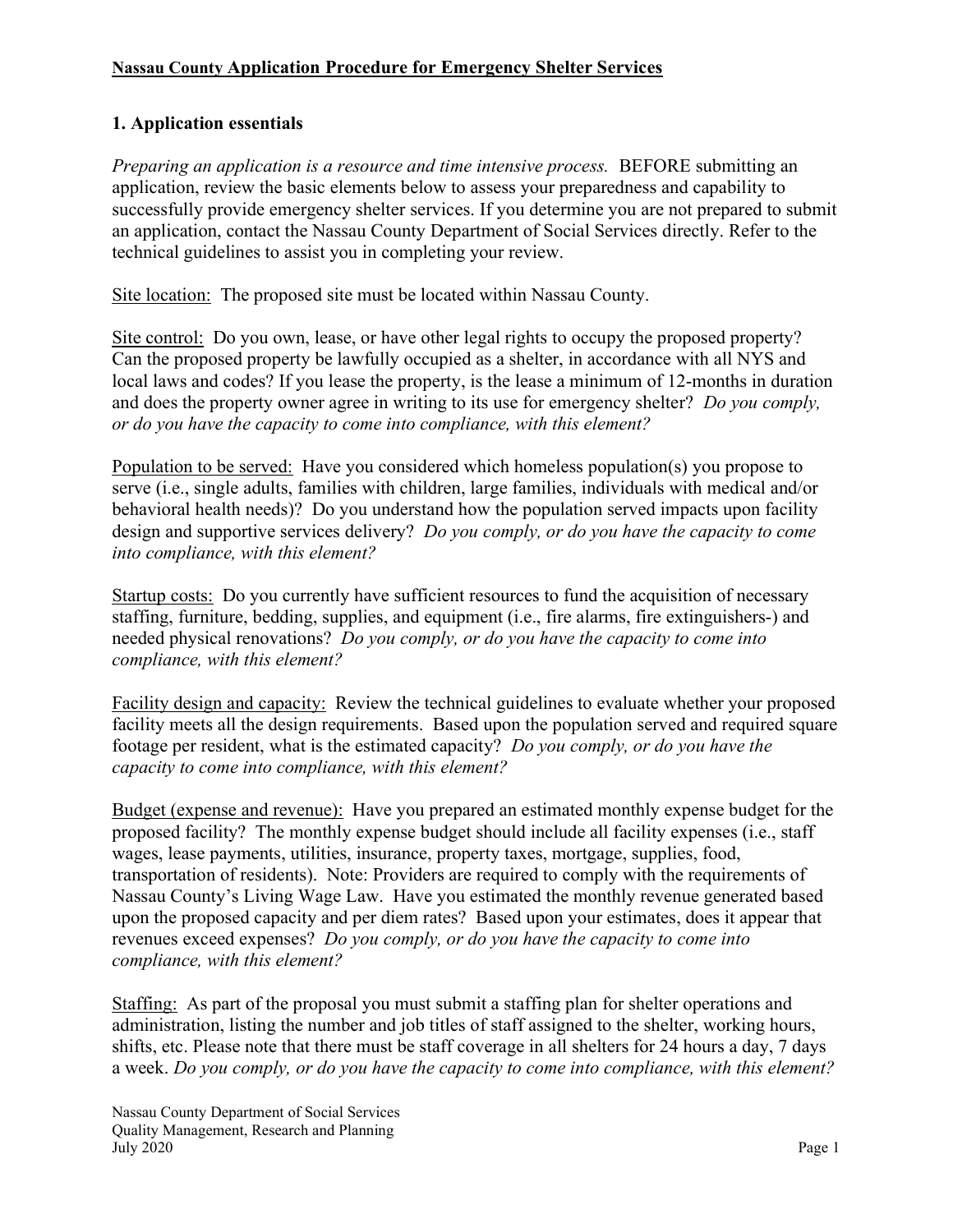Emergency shelter provider responsibilities: Emergency shelter services consist of short-term residential services (lodging and meals) and supportive services. Provider responsibilities include, but are not necessarily limited to, the following. Do you comply, or do you have the capacity to come into compliance, with this element?

- 1. Maintain the interior of the shelter in accordance with any and all applicable federal, State and local laws and regulations.
- 2. Post client Rules of Conduct with content, and in a format, agreed to by the County, made available to the County upon demand. Changes made to the Rules of Conduct must be posted at the shelter within thirty (30) days of the change.
- 3. Report any vermin or rodent infestation in the dwelling or equipment to the County within 24 hours of discovery of such infestation This written report includes the type of infestation, areas affected, people affected and action taken to eradicate the infestation and is sent via next day (?) overnight delivery or email.
- 5. Have staff participate in any training offered by the County, its agents and/or others designated by the County for the detection, management and/or eradication of vermin or rodent infestations.
- 6. Provide a supervised and secure environment which will include bedrooms or defined sleeping areas.
- 7. Provide cooking facilities and basic nutritional food supplies or meals in accordance with any and all applicable Federal, State, County and local laws and regulations. The provider will ensure that the hot water system is maintained for bathing and washing at a temperature not in excess of one-hundred twenty (120°) degrees Fahrenheit.
- 8. Maintain the exterior appearance and grounds of the facility in a respectable fashion. Ensure that the grounds remain free of trash, garbage and unsightly debris. Paint the interior and exterior of the facility and perform necessary maintenance to ensure the appropriate appearance.
- 9. Install emergency exit lights throughout the shelter facility along with emergency floodlights that will remain lit in the event of a power outage.
- 10. Install smoke detectors for the hearing and visually impaired.
- 11. Have fire extinguishers on each level of the shelter.
- 12. Install carbon monoxide detectors on each level of the shelter, at least 18 inches off the floor, in accordance with manufacturer suggestion.
- 13. Provide residents with personal hygiene products and related items

Supportive services: Supportive services include those administrative tasks and direct resident services that assure smooth daily shelter operations and assist residents toward employment, permanent housing and self-sufficiency. You need to have staff with the necessary skills, knowledge and abilities to:

- 1. Perform and document resident admission and discharge procedures
- 2. Complete and maintain sign-in sheets
- 3. Enforce rules of behavior
- 4. Develop for each resident a Housing Plan including needs assessment within 24 hours of admission and publish on the Client Needs Assessment Tasks (CNAT) component of the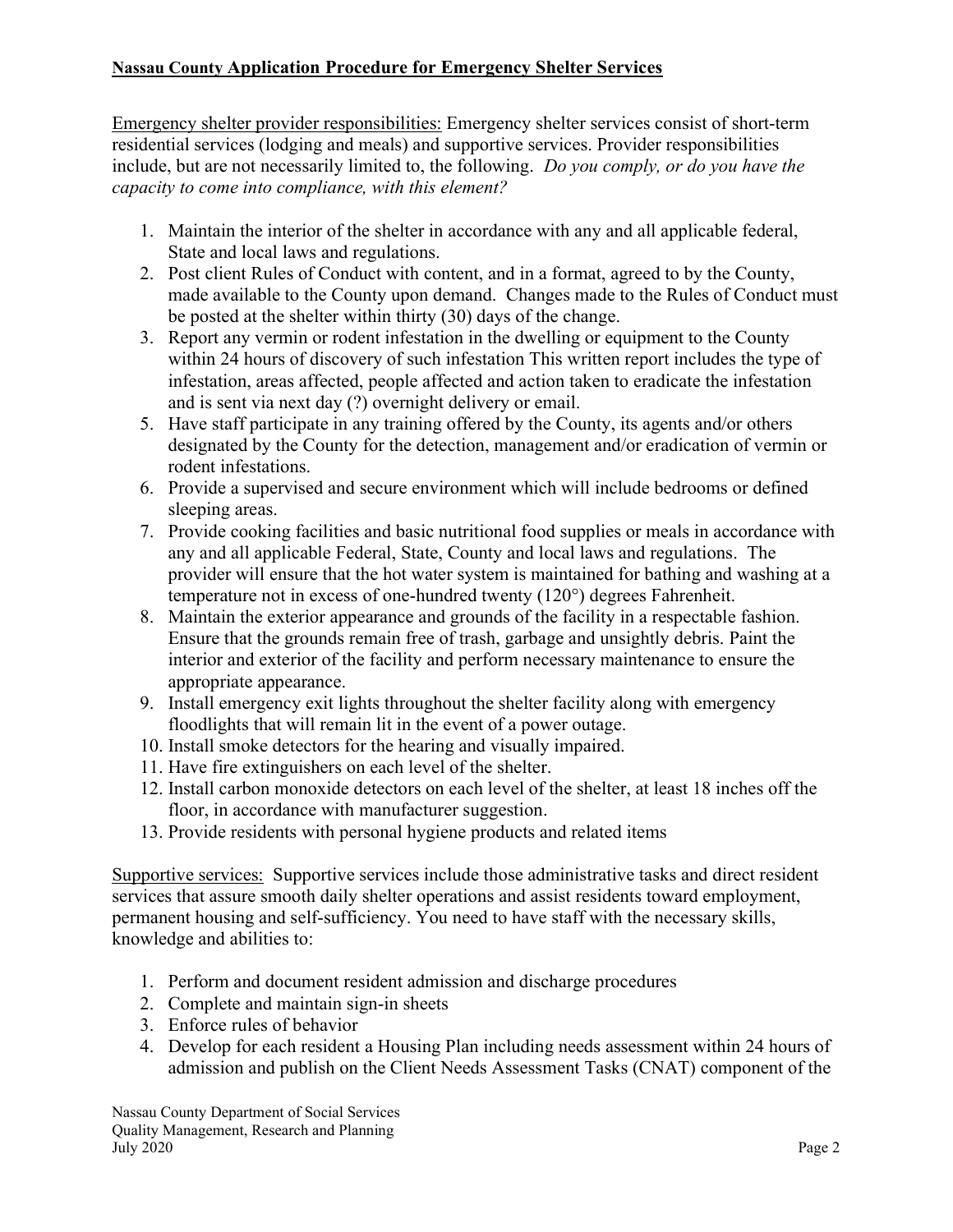Shelter Placement Online Tracking (SPOT) system. For this you will need a computer with Internet access.

- 5. Assist residents in completing the Housing Search Log to document housing searches
- 6. Maintain a written case record for each resident that documents all support services provided and all efforts made to locate permanent housing (Housing Search Log)
- 7. Report shelter capacity and utilization via the Shelter Placement Online Tracking (SPOT) system
- 8. Provide reasonable accommodations for residents with disabilities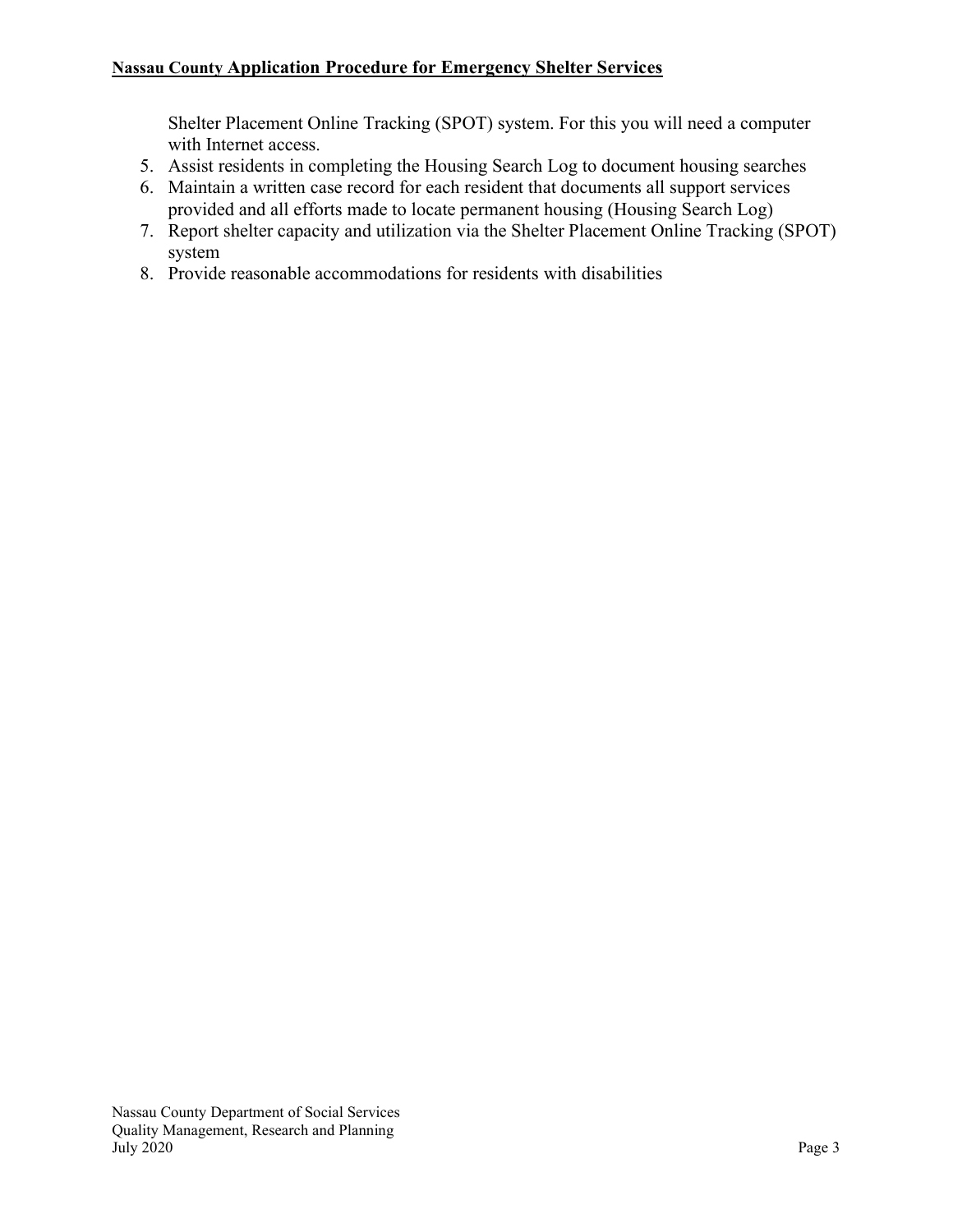## 2. Understanding the application process

This overview can help you understand the application process for entering into an agreement with Nassau County to provide emergency shelter services. Because of the nature of shelter services, the application process can be a lengthy one. Depending on the completeness of your application and the need for the service you propose, the process may take as little as three months. Be prepared to undergo a thorough review of your responsiveness, responsibility, and capability to provide shelter services.

The process to become an authorized emergency shelter service provider generally involves the following steps:

- 1. Review the application essentials, technical guidelines and application package contents. A careful review will help you better understand the service requirements.
- 2. At any time, you can contact Nassau County staff for help. Establishing an open relationship with County staff can help you save time and resources and get your program off to a great start.
- 3. Determine if you or your organization have the capacity and resources necessary to provide emergency shelter services.
- 4. Complete the application. This includes addressing all elements identified in the technical guidelines and application package contents.
- 5. Submit the application. Submitting a complete application package that accurately addresses all elements is highly recommended and can speed up the evaluation process.
- 6. County staff reviews the application. This may involve further discussion with the applicant, an inspection of the proposed site, and/or requests to amend the application. During the review process, the County assesses the applicant's capacity and resources, the proposed site, population to be served, plan for service provision, and the current need for shelter services.
- 7. The County notifies the applicant if the application is accepted or not. Upon acceptance, the next step is to enter into a formal agreement (Memorandum of Understanding, known also as "MOU") with Nassau County. Service delivery cannot begin, nor can payment be made, until an MOU is executed by both parties.
- 8. The following steps must be successfully completed before the MOU is executed. These steps are not necessarily sequential: several steps may be processed concurrently.
	- a. Final health and safety inspection completed and approved
	- b. Approval of Security, Operational, and Supportive Services Plans, including house rules template, and other plans and forms as required
	- c. SPOT system documentation and training completed
	- d. HMIS training completed
	- e. MOU and all supporting documentation processed (including insurance verification, assignment of vendor ID, completion of Shelter Contact Information Sheet, submission and approval of Certificate of Compliance, and applicant responsibility determination)
	- f. Final approval of MOU

After all steps have been successfully completed, and the MOU executed by both parties, residents may then be referred to your facility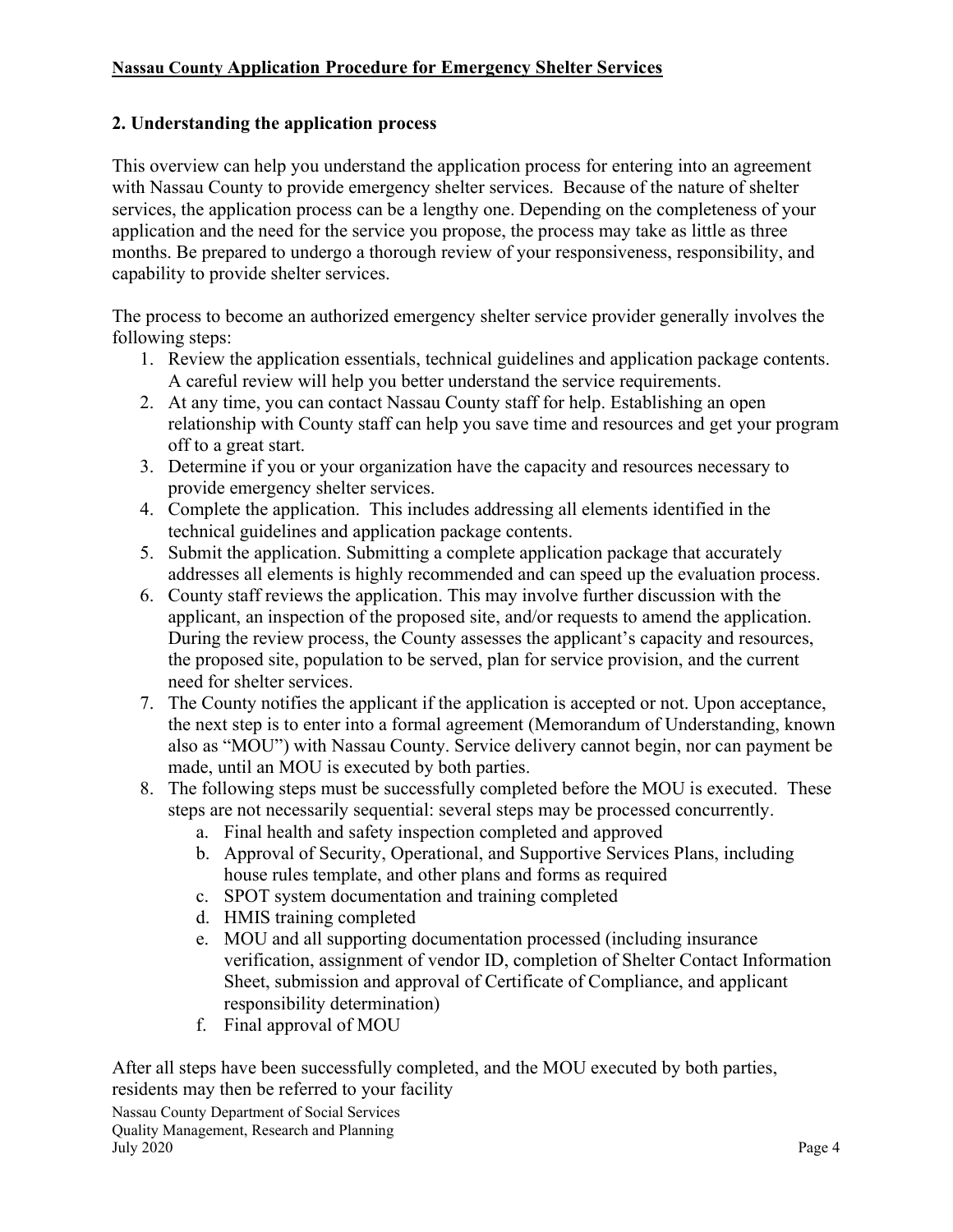# 3. Technical guidelines

Introduction: Nassau County seeks to meet critical emergency shelter service needs of the County's homeless population – composed of eligible homeless individuals and families – while working to guide them to employment, permanent housing and self-sufficiency through the provision of short-term residential and supportive services.

Nassau County invites applications for the provision of emergency shelter services. The Nassau County Department of Social Services (DSS) certifies and directly oversees shelters. All shelters must also be certified by NYS. Both Nassau County and NYS are responsible for inspecting emergency shelters and ensuring they meet certain NYS and local standards.

Emergency shelter services are provided within the broader context of Nassau County's efforts to address the problem of homelessness through the provision of appropriate resources and supports needed for homeless individuals and families to achieve and maintain housing stability and self-sufficiency. Emergency shelter services are short-term and temporary in nature, geared to meet the immediate emergency needs of the eligible clients seeking shelter, while providing those supportive services necessary for individuals and families to assist them in achieving housing stability and self-sufficiency.

This solicitation does not address certain types of shelters, including domestic violence shelters; runaway and youth shelters; and shelters operated by voluntary organizations that receive no government funding.

Certain types of homeless shelters (i.e., domestic violence shelters) are governed by other NYS agencies; different rules and regulations apply. DSS will advise applicants interested in applying for other types of shelter services.

Eligible applicants include individuals, for-profit and not-for-profit organizations with the capacity to provide shelter services

Site location: The proposed site must be located within Nassau County.

Policy and procedures for the provision of emergency shelter services are defined herein:

- New York Code of Rules & Regulations (NYCRR) 18 NYCRR Section 491
- 18 NYCRR Section 900
- NYS Social Services Law Section 136 and 18 NYCRR 357 (confidentiality of client information)

Shelter regulations may be accessed here: https://otda.ny.gov/programs/shelter/forms.asp

Note: All shelters located within NYS are subject to oversight by the NYS Office of Office of Temporary and Disability Assistance (OTDA). This oversight includes the development and administration of policies in accordance with NYS regulations that establish the programmatic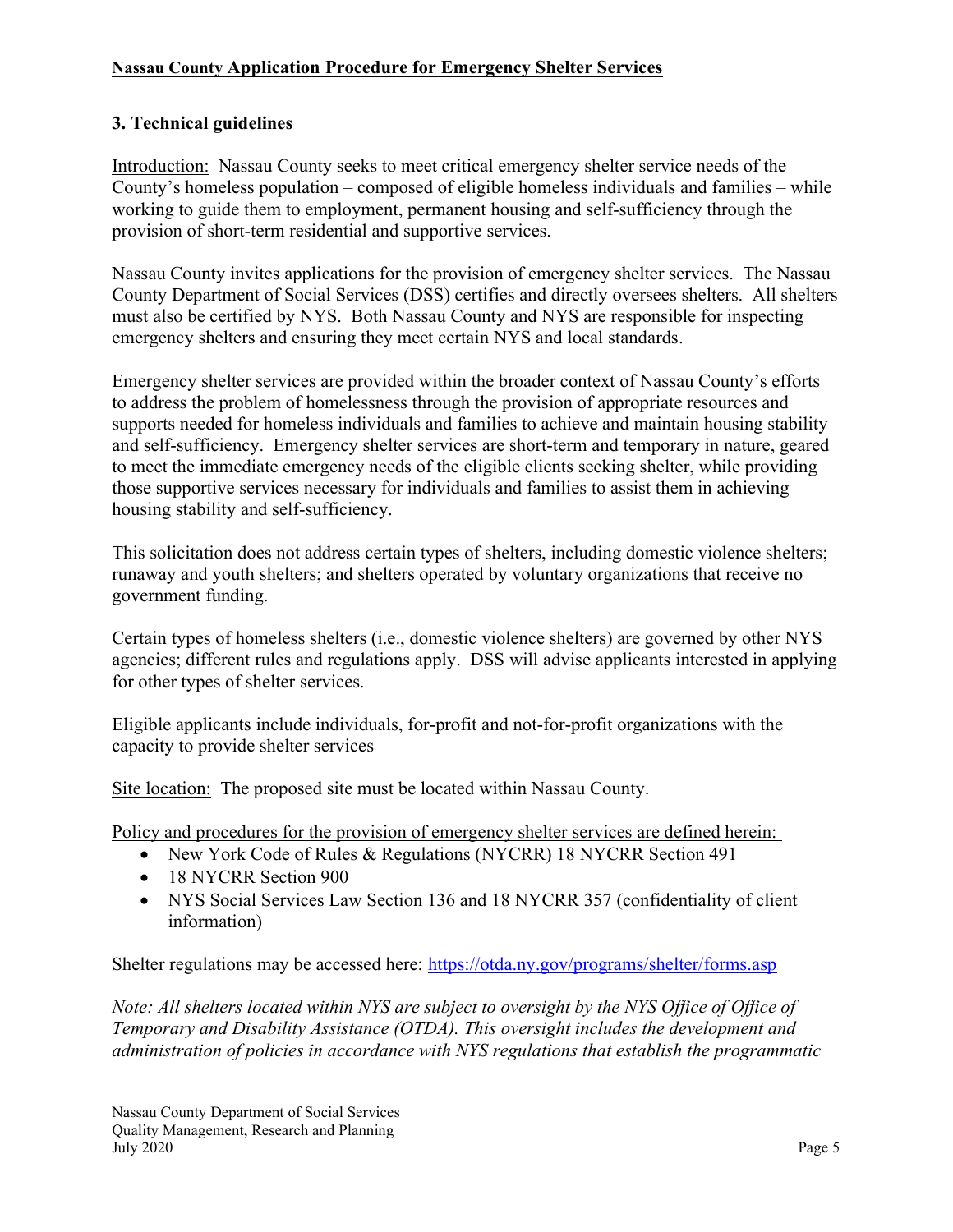and physical plant standards for the shelters. Shelter operators are required to comply with all appropriate NYS requirements.

Population to Be Served: Emergency shelter services are provided only to homeless persons certified as eligible and referred to the provider by Nassau County. The homeless are persons that lack a fixed, regular, and adequate nighttime residence. The population to receive emergency shelter services includes eligible homeless individuals and families defined as follows:

- 1. Individuals consist of single adults, that is, someone who is not a minor child, being either nineteen years of age or older.
- 2. Families composed of households comprised of two or more persons, consisting of a parent or caretaker relative and minor child(ren) (a minor child is an individual who is not yet eighteen years old), and other eligible persons related to a member of such a household.

Emergency Shelter Facility Types: Shelter facility type is defined by the homeless population served. For each proposed facility, the applicant must identify the shelter type as follows:

- 1. Family shelter, serving households consisting of:
	- a. Adult males, adult females, and minor children, or
	- b. Adult females and minor children
- 2. Single shelter, serving households consisting of adults only:
	- a. Single male individual, or
	- b. Single female individual, or
	- c. Single individuals, mixed household

Payment: Per diem base rates have been set for singles and families as specified in the table below. Rates are set for the first 90 days of emergency housing (the "base rate") and then decrease to 80% of the base rate in days 91 through 150 and thereafter decrease to 60% of the base rate as follows. The amount paid to the provider as full consideration for all services is subject to the approved per diem rate multiplied by the number of days approved by the County for which each authorized client was housed.

| Per diem rate                      | 90 Days (base rate) | 91-150 Days | $151 +$ Days |
|------------------------------------|---------------------|-------------|--------------|
| <b>Single</b>                      | \$72                | \$58        | \$43         |
| <b>Family (2-3 family members)</b> | \$196               | \$157       | \$118        |
| <b>Family (4-5 family members)</b> | \$245               | \$196       | \$1147       |
| Family (6+ family members)         | \$294               | \$235       | \$176        |

Family per diem rates apply to a family regardless of the number of rooms occupied in the shelter

The County reserves the right to negotiate the terms and conditions of the application with the selected applicant. These negotiations could include all aspects of services and fees.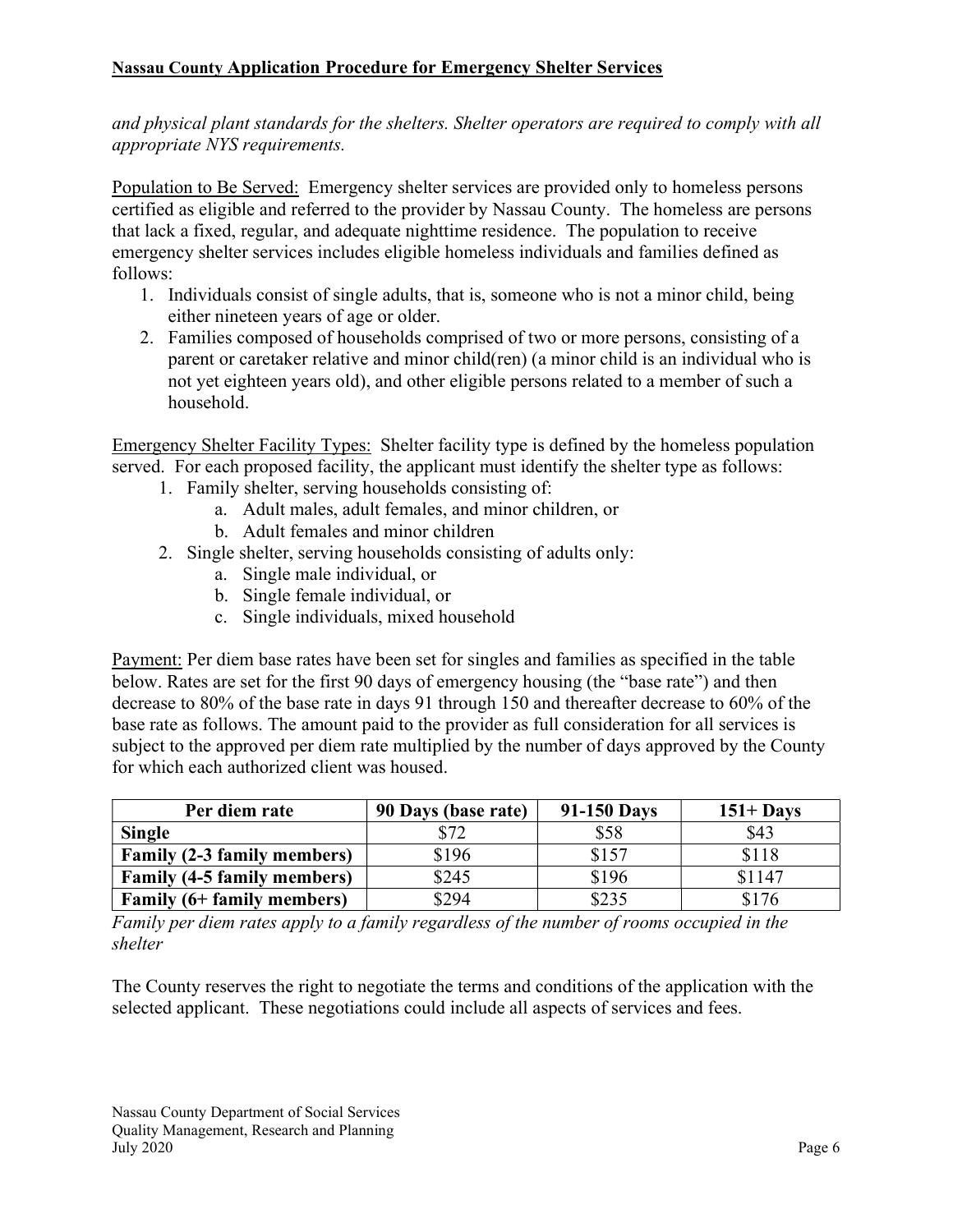Shelter Facility Requirements: Facility requirements address the physical characteristics of the structure, equipment and supplies. \*

## Safety

- 1. Hardwired emergency exit light signs with battery backup flood lights are installed and operational.
- 2. Exits are clearly marked with exits signs.
- 3. Child safety window guards with quick release are installed.
- 4. Smoke detectors are placed on ceiling at least 12 inches from wall in all bedrooms.
- 5. Smoke detector are placed in each hallway on all levels.
- 6. Fire extinguishers are located on each level hanging on wall with signage charged and tagged by the certification company with current date.
- 7. Carbon monoxide detectors are installed on each level of the facility and in boiler room.
- 8. Provider must establish a written fire safety plan and written security plan and floor plan and provided to residents.
- 9. All bedroom and bathroom doors must have passive lockset and cannot be keyed (no keyed/deadbolt locks)
- 10. Provider must provide a boiler inspection certificate or receipt from a certified company.
- 11. Boiler room must be clean and clear of garbage, combustibles and free of leaks around flue, hot water tank and Temperature/pressure-relief (TPR) valve. All covers must be in place and wiring secured. The boiler room is not to be used for storage.
- 12. Hot water is not in excess of one-hundred twenty (120°) degrees Fahrenheit.
- 13. Electrical panel cover must be functional and free of obvious defects/loose wiring.

# Structure and Materials

- 1. Ceiling in boiler room must be covered with fire grade sheetrock.
- 2. Air conditioners must be installed through the wall if only one window in a bedroom.
- 3. All radiators must have covers, and exposed pipes must have insulation covers.
- 4. Heat, plumbing and electricity are operational.
- 5. Adequate cooking facilities must be available.

# **Grounds**

- 1. Sidewalks must be free from cracks or any other trip hazards.
- 2. Snow removal and ice removal must be provided during the winter months whenever necessary.
- 3. Grounds must be clean of debris and be well maintained.

# Illumination and Electricity

- 1. All light fixtures must have a cover over bulb(s).
- 2. All light switches and outlets must in working order, be properly mounted to walls and have switch plates and outlet covers in place.

## Living Space

1. Must follow the "70/50 rule" for sleeping quarter room capacity. That is, the facility must provide 70 square feet for the first person in a room, and 50 square feet for every other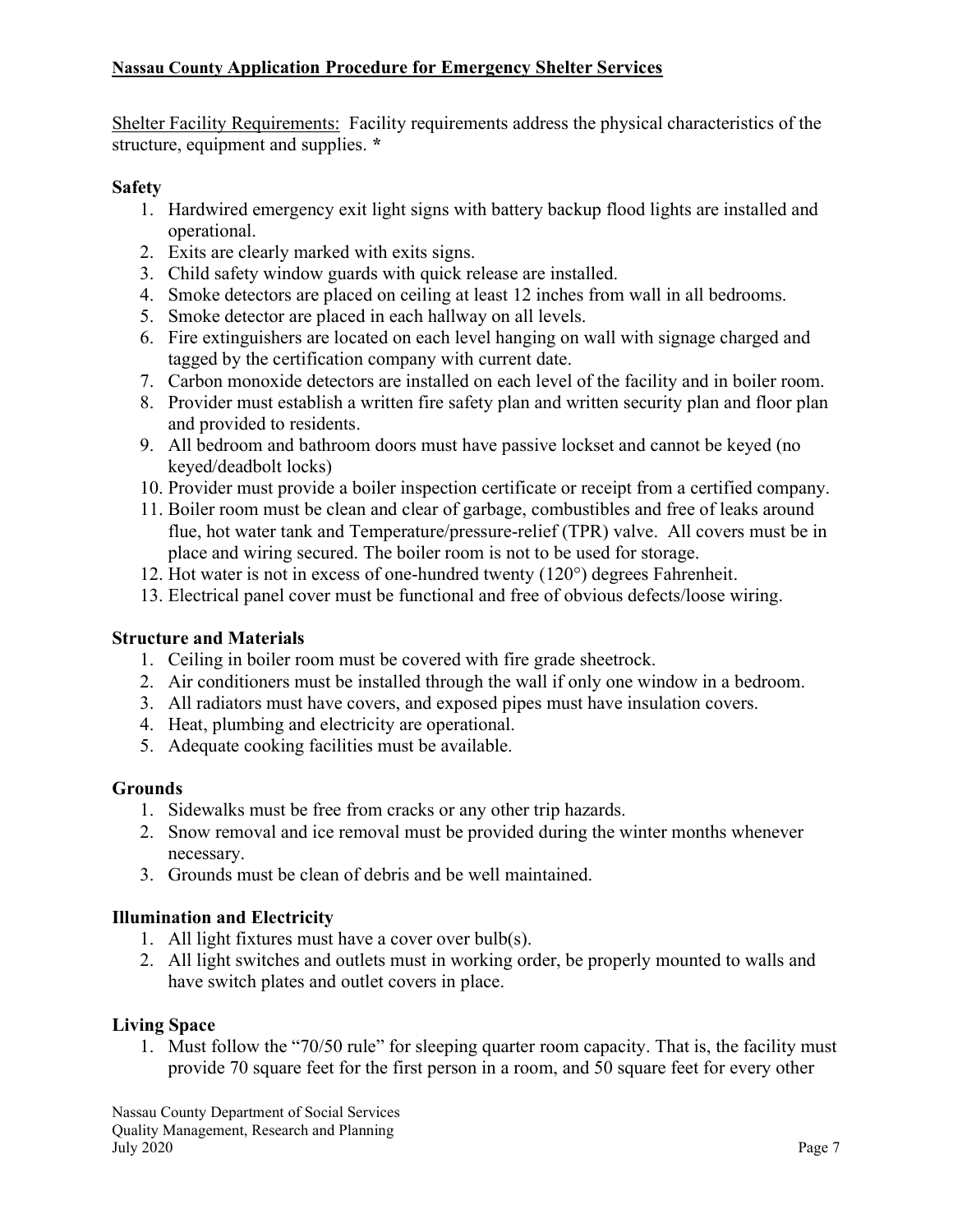person. Example: 12 ft. x 15 ft. = 180 square feet = 3 persons maximum in the room (70 square feet  $+ 50$  square feet  $+ 50$  square feet)

- 2. Six persons per full bathroom a home with two full baths can only have twelve persons maximum regardless of the number of rooms following the "70/50 rule."
- 3. No sleeping quarters below ground level or in basements.
- 4. No sleeping quarters on third floor unless there is a commercial fire escape installed on building.

#### Access

- 1. All windows must be open, stay up, lock, and be clear of furniture to allow ready egress.
- 2. All means of egress must be clear and unobstructed.
- 3. Windows in the bedrooms must allow egress to the outside of the facility

#### Sanitary Conditions

- 1. Provider must maintain a contract for monthly exterminations/pest control from a certified company.
- 2. Facility must be clean, sanitary and free of obvious vermin infestation.
- 3. Beds and bedding must be clean, sanitary and free of obvious vermin infestation.

#### \*This list may not be comprehensive.

Nassau County Living Wage Law: Effective January 1, 2007, Nassau County contractors are required to comply with the requirements of Nassau County's Living Wage Law. Information concerning the Living Wage Law can be found at http://www.nassaucountyny.gov/1597/Living-Wage. The Living Wage Law applies to any contracts resulting from this solicitation.

As of August 1, 2019 the Living Wage is \$16.76 an hour or \$14.51 with health benefits. This rate will stay in effect until July 31, 2020, when it will be adjusted upward by a percentage equal to the change in the New York Metropolitan Area All Urban Index (NY CPI-U) as promulgated by the Bureau of Labor Statistics of the U.S. Department of Labor (CPI) for the period of June of the preceding year to June of the current year. In no event shall such wage increase be greater than three and one-half percent.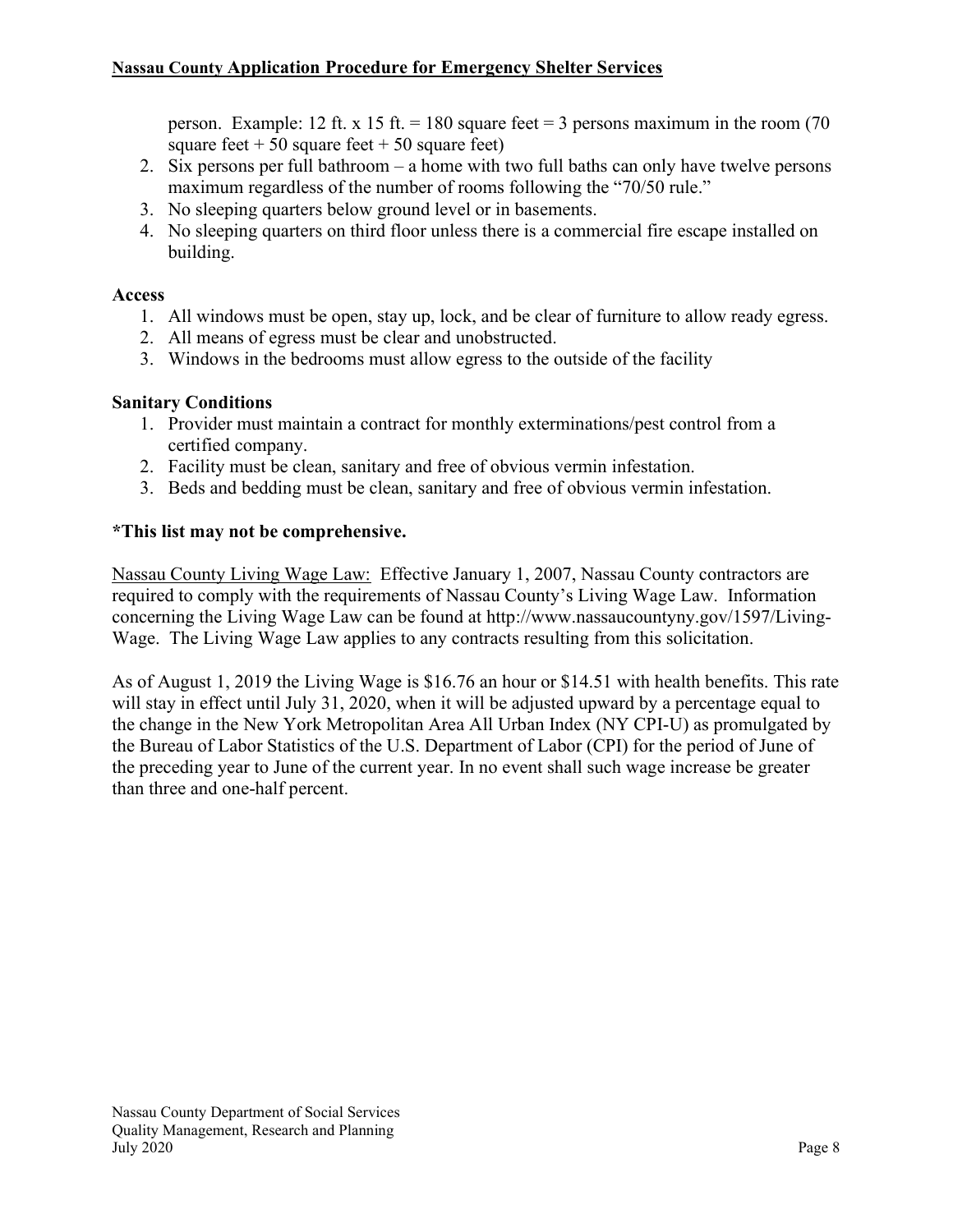### 4. Application package contents

Individuals and organizations must use the following format in submitting an application to provide emergency shelter services.

Tips for Writing the Application: Be brief, concise and clear. Demonstrate that you have a good understanding of the nature of the problem of homelessness, have a solid plan for addressing the housing and service needs of the homeless population, and have the capacity to develop and maintain an emergency shelter program.

#### Application Package Format and Content

The application package consists of:

- 1. Cover page
- 2. Narrative
- 3. Budget
- 4. Attachments (if any)
- 1. Cover page. Please use the attached format for the Cover Page.
- 2. Narrative
	- a. Format: The narrative section should be no longer than five pages and submitted on 8½" x 11" paper. The type and font size should be large enough to be easily read (no less than 12 pt.), margins should be standard size (minimum 1") and multi-color fonts should be avoided. All pages should be numbered, and your organization's name, as well as the application package submission date should be included on each page in the header or footer of the document.
	- b. Organizational Introduction: Provide a brief description of yourself or your organization, including the year founded, mission, major accomplishments and other information that demonstrates your capacity to carry out the proposed project.
	- c. Project Description: The project description provides a good understanding of the project. Please be succinct. Minimally, the description should include the following information:
		- i. Target population served (singles, families, including special needs)
		- ii. Site location (address) and status (currently owned/leased, under contract, etc.).
		- iii. Site description (a narrative description of the physical layout of the proposed facility [i.e., a two story residential building containing four bedroom units, kitchen, common areas, laundry, meeting rooms, garage, yard, etc.]).
		- iv. Include a copy of floor plans or site plans that detail room dimensions and square footage.
		- v. A description of the support services to be provided to residents and how such services will be delivered.
		- vi. Anticipated operating revenue.
		- vii. Time-line for project implementation.